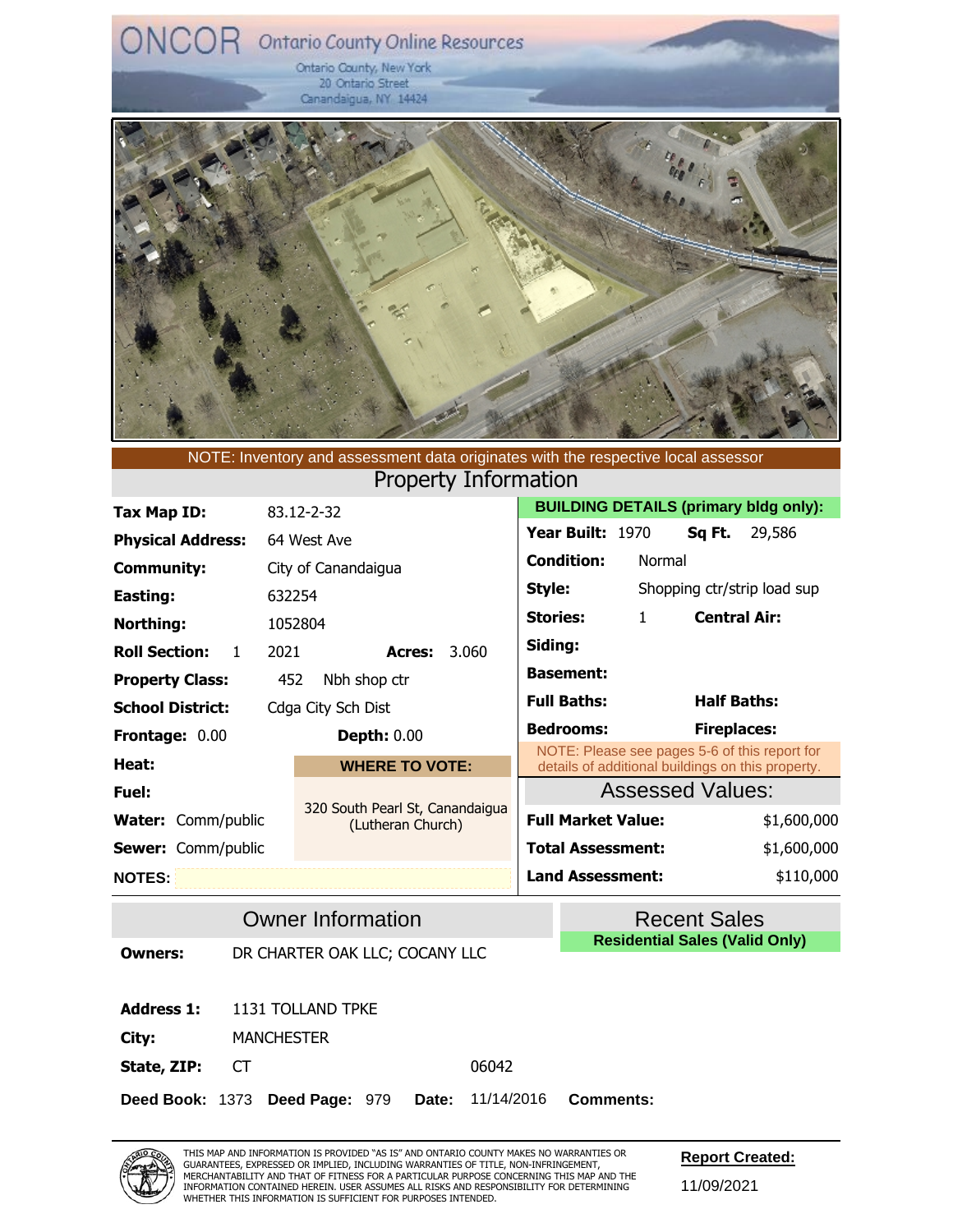| ONCOR Ontario County Online Resources<br>Ontario County, New York<br>20 Ontario Street<br>Canandaigua, NY 14424                           |                        |                       |
|-------------------------------------------------------------------------------------------------------------------------------------------|------------------------|-----------------------|
|                                                                                                                                           | <b>Previous Owners</b> |                       |
| <b>OWNER NAME(S): WAP 3 LLC</b><br><b>DEED DATE: 8/1/2002</b><br><b>CLERK NUMBER: 200208200074</b><br><b>COMMENTS:</b>                    | <b>DEED BOOK: 1081</b> | <b>DEED PAGE: 572</b> |
| <b>OWNER NAME(S): PASKOWSKI, RICHARD J</b><br><b>DEED DATE: 02/01/1991</b><br><b>CLERK NUMBER:</b><br><b>COMMENTS:</b>                    | <b>DEED BOOK: 905</b>  | <b>DEED PAGE: 317</b> |
| <b>OWNER NAME(S): RIVERCREST ARMS COMPANY</b><br><b>DEED DATE: 11/01/1989</b><br><b>CLERK NUMBER:</b><br><b>COMMENTS:</b>                 | <b>DEED BOOK: 891</b>  | <b>DEED PAGE: 127</b> |
| <b>OWNER NAME(S): BENCHMARK GREATER ROCHESTER PROPERTIES,</b><br><b>DEED DATE: 12/01/1984</b><br><b>CLERK NUMBER:</b><br><b>COMMENTS:</b> | <b>DEED BOOK: 835</b>  | <b>DEED PAGE: 867</b> |
| <b>OWNER NAME(S): K &amp; R REALTY COMPANY</b><br><b>DEED DATE: 02/01/1974</b><br><b>CLERK NUMBER:</b><br><b>COMMENTS:</b>                | <b>DEED BOOK: 735</b>  | <b>DEED PAGE: 412</b> |
| <b>OWNER NAME(S): KROVETZ, MORRIS</b><br><b>DEED DATE: 09/01/1973</b><br><b>CLERK NUMBER:</b><br><b>COMMENTS:</b>                         | <b>DEED BOOK: 731</b>  | <b>DEED PAGE: 693</b> |

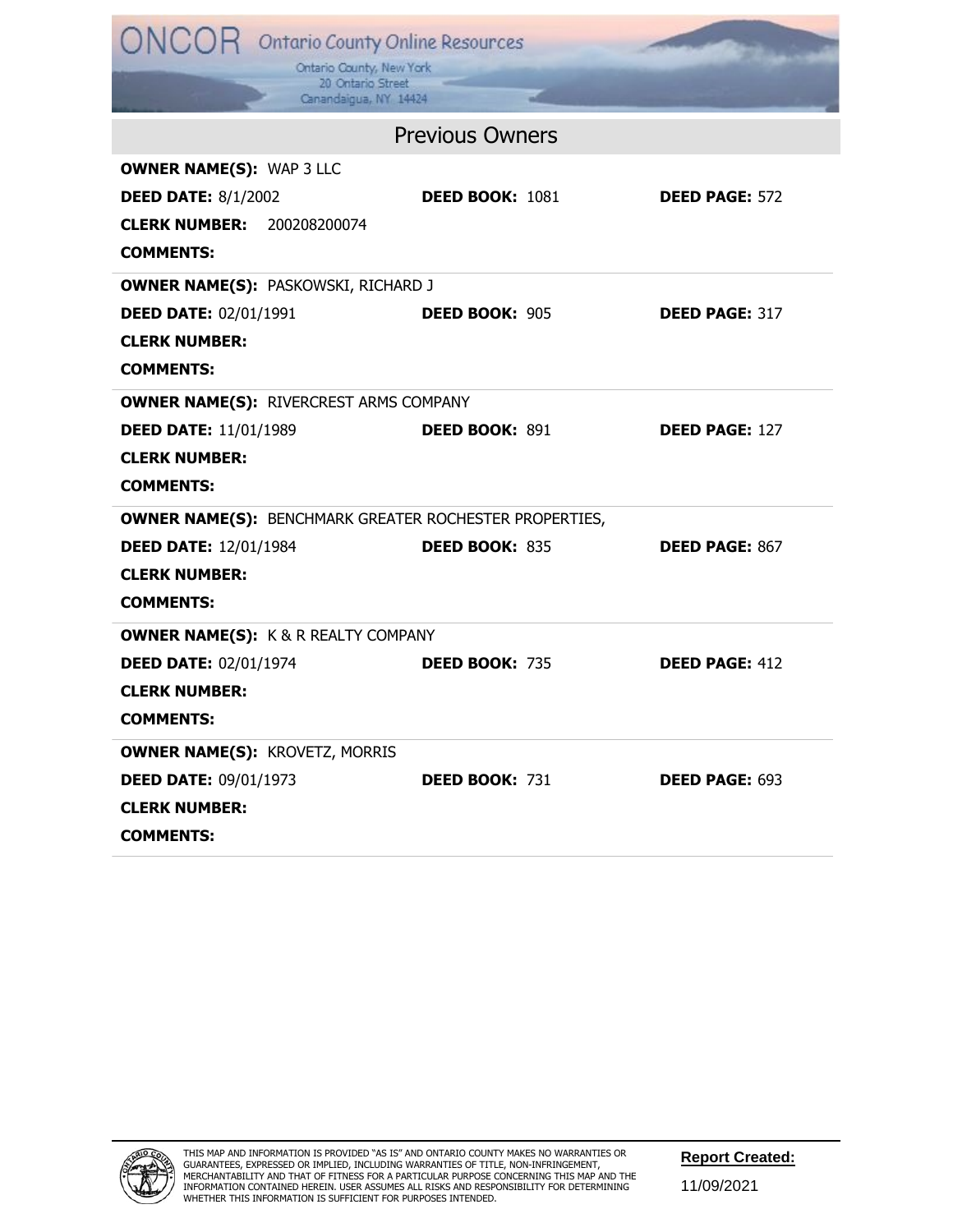|                                                                                                                                                                                                                                                                                                                        | <b>Ontario County Online Resources</b><br>Ontario County, New York |                |                                                          |                    |                    |               |  |
|------------------------------------------------------------------------------------------------------------------------------------------------------------------------------------------------------------------------------------------------------------------------------------------------------------------------|--------------------------------------------------------------------|----------------|----------------------------------------------------------|--------------------|--------------------|---------------|--|
|                                                                                                                                                                                                                                                                                                                        | 20 Ontario Street<br>Canandaigua, NY 14424                         |                |                                                          |                    |                    |               |  |
| <b>Tax Information</b>                                                                                                                                                                                                                                                                                                 |                                                                    |                |                                                          |                    |                    |               |  |
|                                                                                                                                                                                                                                                                                                                        |                                                                    |                | <b>SPECIAL DISTRICT TAX RATES</b>                        |                    |                    |               |  |
| <b>Special District</b>                                                                                                                                                                                                                                                                                                |                                                                    | Code           | <b>SD Tax Rate</b>                                       | <b>UN Tax Rate</b> | <b>FE Tax Rate</b> |               |  |
|                                                                                                                                                                                                                                                                                                                        |                                                                    |                | <b>EXEMPTIONS</b>                                        |                    |                    |               |  |
| <b>Exemption Description</b>                                                                                                                                                                                                                                                                                           |                                                                    | Code           | <b>County</b>                                            | <b>Town</b>        | <b>Village</b>     | <b>School</b> |  |
|                                                                                                                                                                                                                                                                                                                        |                                                                    |                |                                                          |                    |                    |               |  |
|                                                                                                                                                                                                                                                                                                                        |                                                                    |                | <b>ESTIMATED TAXES WORKSHEET</b>                         |                    |                    |               |  |
| The workspace below can be used to estimate the TRUE taxes for this property. Users are strongly<br>urged to contact the Ontario County Treasurer's Office (585-396-4432) to verify exact total taxes. If the<br>property is in one of the cities, please contact either the City of Canandaigua (585-396-5015) or the |                                                                    |                | City of Geneva (315-789-2114) depending on the location. |                    |                    |               |  |
|                                                                                                                                                                                                                                                                                                                        | <b>RATE</b>                                                        | <b>TAXABLE</b> |                                                          |                    | <b>TAX YEAR</b>    |               |  |
| <b>School Tax:</b>                                                                                                                                                                                                                                                                                                     | 20.014609 x                                                        | \$1,600,000    | $/1000 =$                                                | \$32,023.37        | 2020-2021          |               |  |
| <b>County Tax:</b>                                                                                                                                                                                                                                                                                                     | 6.575761 x                                                         | \$1,600,000    | $/1000 =$                                                | \$10,521.22        | 2020               |               |  |
| Town or City Tax:                                                                                                                                                                                                                                                                                                      | 7.452370 x                                                         | \$1,600,000    | $/1000 =$                                                | \$11,923.79        | 2020               |               |  |
| <b>Village Tax:</b>                                                                                                                                                                                                                                                                                                    | $0.000000 \times$                                                  | \$1,600,000    | $/ 1000 =$                                               | \$0.00             | 2020               |               |  |
|                                                                                                                                                                                                                                                                                                                        | <b>Municipal and School Taxes Subtotal:</b>                        |                |                                                          | \$54,468.38        |                    |               |  |
| ┿                                                                                                                                                                                                                                                                                                                      |                                                                    |                | <b>Special District Taxes Subtotal:</b>                  |                    |                    |               |  |
|                                                                                                                                                                                                                                                                                                                        |                                                                    |                | <b>TOTAL ESTIMATED TAXES:</b>                            |                    |                    |               |  |

|                  | <b>SURVEYS</b>                                                                                                            |
|------------------|---------------------------------------------------------------------------------------------------------------------------|
| <b>Survey ID</b> | Survey Link (copy and paste in a browser)                                                                                 |
| OF 83.12-2-32    | https://oncorng.co.ontario.ny.us/surveys/OF 83.12-2-32.tiff                                                               |
|                  | <b>TAX BILLS</b>                                                                                                          |
| School:          | (copy and paste link in a browser)<br>https://oncorng.co.ontario.ny.us/TaxbillSchool/83.12-2-32 School.pdf                |
|                  | <b>County/Town:</b> http://www.canandaiguanewyork.gov/index.asp?SEC=<br>AB365D96-4132-4914-92A2-30A0402A37DC&Type=B BASIC |
| City:            | http://www.canandaiguanewyork.gov/index.asp?SEC=<br>AB365D96-4132-4914-92A2-30A0402A37DC&Type=B BASIC                     |
| Village:         |                                                                                                                           |
|                  | <b>TAX MAP</b>                                                                                                            |
|                  | https://oncorng.co.ontario.ny.us/taxmap320200/City of Canandaigua_083.12.pdf                                              |



**Report Created:**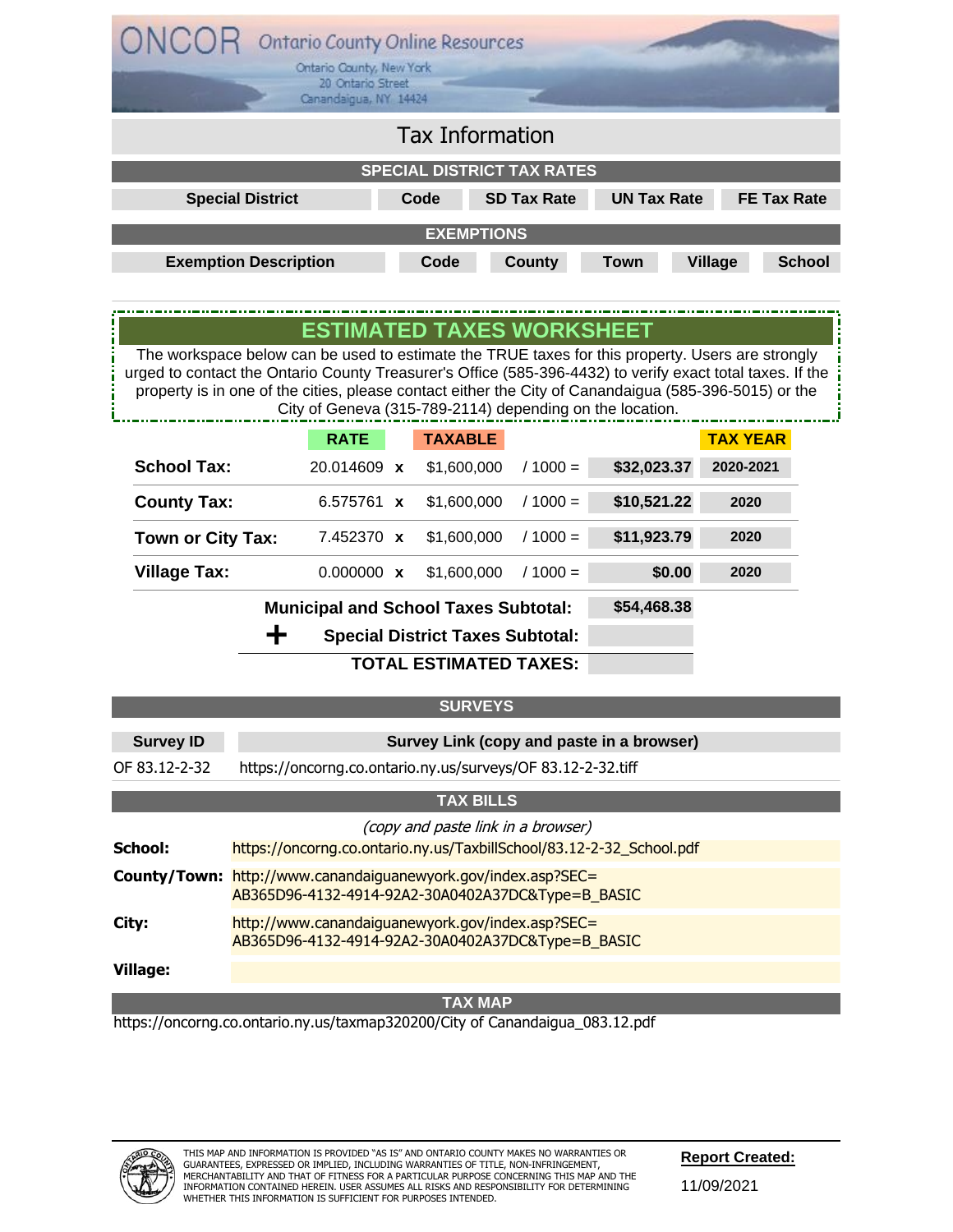Ontario County, New York 20 Ontario Street Canandaigua, NY 14424

| <b>Additional Inventory</b>  |                 |      |              |             |                  |                  |         |  |  |
|------------------------------|-----------------|------|--------------|-------------|------------------|------------------|---------|--|--|
| <b>IMPROVEMENTS</b>          |                 |      |              |             |                  |                  |         |  |  |
| <b>Structure Description</b> | Code            | Year | <b>Sqft</b>  | Dim1        | Dim <sub>2</sub> | <b>Condition</b> | Grade   |  |  |
| Cold stor rm                 | RN <sub>2</sub> | 1973 | 0            | 256         | 1                | Normal           | Average |  |  |
| Cold stor rm                 | RN <sub>2</sub> | 1973 | 0            | 96          | 1                | Normal           | Average |  |  |
| Cold stor rm                 | RN <sub>2</sub> | 1973 | 0            | 128         | 1                | Normal           | Average |  |  |
| Cold stor rm                 | RN <sub>2</sub> | 1973 | $\mathbf{0}$ | 224         | 1                | Normal           | Average |  |  |
| Cold stor rm                 | RN <sub>2</sub> | 1973 | 0            | 160         | 1                | Normal           | Average |  |  |
| Cold stor rm                 | RN <sub>2</sub> | 1973 | 0            | 328         | 1                | Normal           | Average |  |  |
| Ovrhdoor-com                 | OH1             | 1973 | 64           | $\mathbf 0$ | 0                | Normal           | Economy |  |  |
| Canpy-w/slab                 | CP <sub>6</sub> | 1973 | 1,524        | $\mathbf 0$ | 0                | Normal           | Economy |  |  |
| Canpy-w/slab                 | CP6             | 1964 | 488          | 0           | 0                | Normal           | Average |  |  |
| Pavng-asphlt                 | LP4             | 1973 | 0            | 80,<br>000  | 2                | Normal           | Average |  |  |

#### **LAND DESCRIPTION**

Notes: Soil Rating is assigned for tillable, pasture, woodland, muck, orchard and vineyard land types. Click on the Soil Rating heading for more information about how the rating was determined. Although unusual, there may be characteristics that affect the base land value. If so, this "Influence" description is indicated at the end of the table.

| Land Type | Waterfront | Soil Rating | <b>Acres</b> | Depth Frontage | Value       |
|-----------|------------|-------------|--------------|----------------|-------------|
| Primary   |            |             | 3.000        |                | 0 \$110,000 |

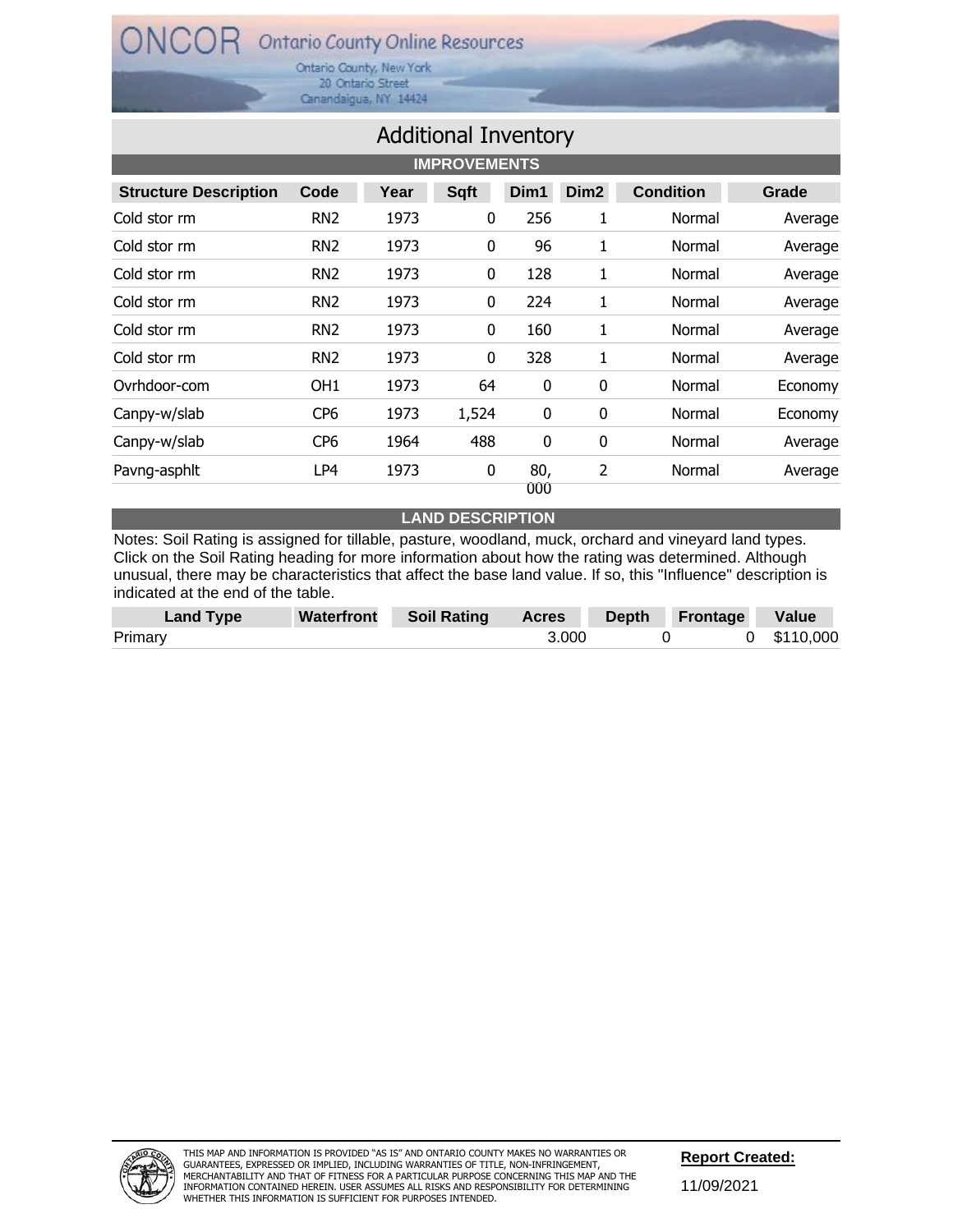

# Individual Building Details

**RESIDENTIAL BUILDINGS**



THIS MAP AND INFORMATION IS PROVIDED "AS IS" AND ONTARIO COUNTY MAKES NO WARRANTIES OR<br>GUARANTEES, EXPRESSED OR IMPLIED, INCLUDING WARRANTIES OF TITLE, NON-INFRINGEMENT,<br>MERCHANTABILITY AND THAT OF FITNESS FOR A PARTICULAR INFORMATION CONTAINED HEREIN. USER ASSUMES ALL RISKS AND RESPONSIBILITY FOR DETERMINING WHETHER THIS INFORMATION IS SUFFICIENT FOR PURPOSES INTENDED.

11/09/2021 **Report Created:**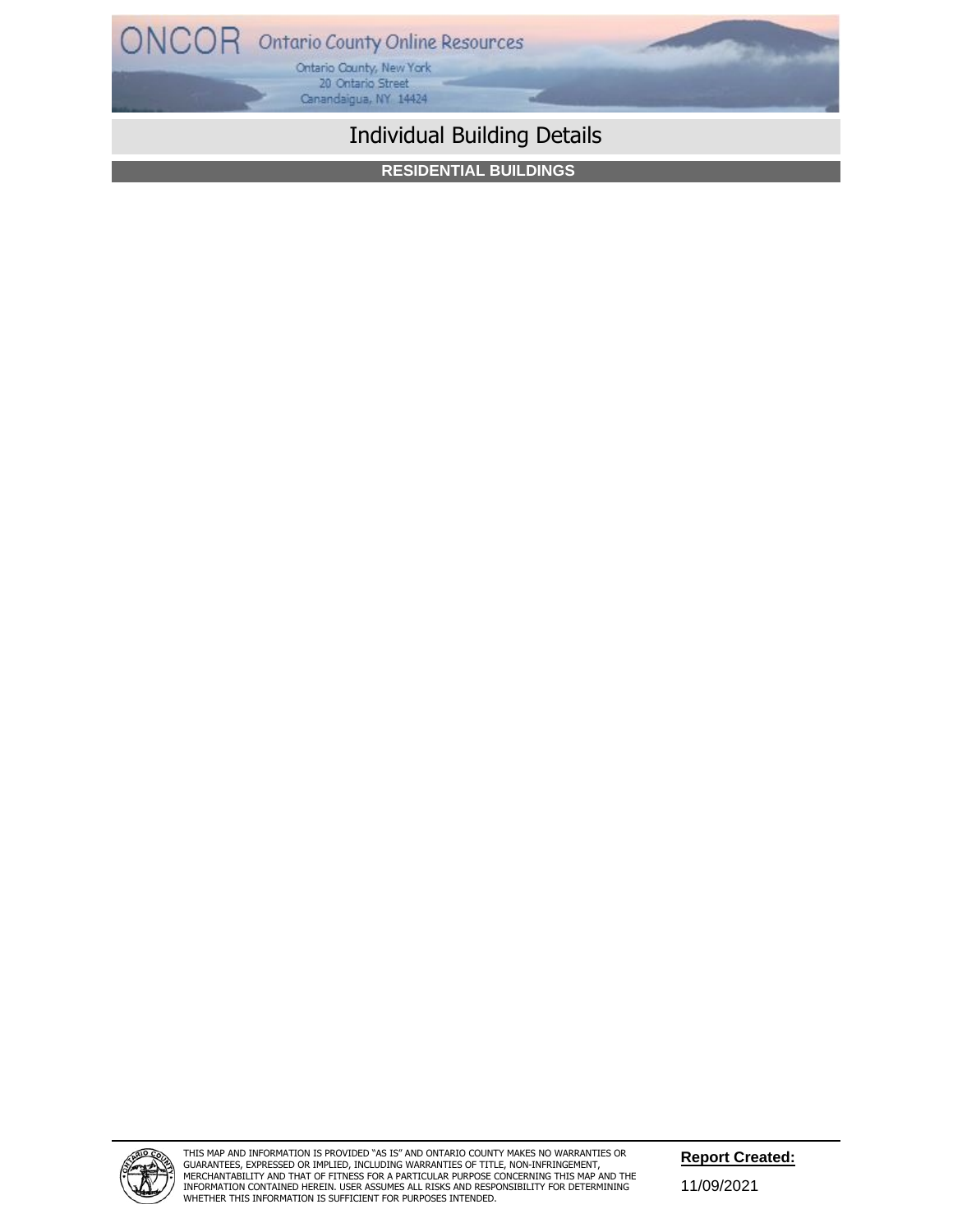Ontario County, New York<br>20 Ontario Street Canandaigua, NY 14424

### **COMMERCIAL BUILDINGS**

a K

| <b>Building Number:</b>      | 2                       | <b>Number of Stories:</b>   | 1                     |
|------------------------------|-------------------------|-----------------------------|-----------------------|
| <b>Building Section:</b>     | 1                       | <b>Story Height (feet):</b> | 13                    |
| <b>No. Identical Bldgs:</b>  | 1                       | % Air-Conditioned:          | 0.00                  |
| <b>Actual Year Built:</b>    | 1978                    | % Sprinkler:                | 0.00                  |
| <b>Effective Year Built:</b> | $\mathbf 0$             | % Alarmed:                  | 0.00                  |
| <b>Construction Quality:</b> | Average                 | <b>Number of Elevators:</b> | 0                     |
| <b>Overall Condition:</b>    | Normal                  | <b>Basement Type:</b>       |                       |
| Perimeter:                   | 567                     | <b>Basement Perimeter:</b>  | 0                     |
| <b>Gross Floor Area:</b>     | 12076                   | <b>Basement Sqft:</b>       | 0                     |
| <b>Wall A %: 0.00</b>        | <b>Wall B %: 100.00</b> |                             | <b>Wall C %: 0.00</b> |
|                              |                         |                             |                       |
| <b>Building Number:</b>      | $\mathbf{1}$            | <b>Number of Stories:</b>   | $\mathbf{1}$          |
| <b>Building Section:</b>     | 1                       | <b>Story Height (feet):</b> | 16                    |
| <b>No. Identical Bldgs:</b>  | 1                       | % Air-Conditioned:          | 100.00                |
| <b>Actual Year Built:</b>    | 1970                    | % Sprinkler:                | 100.00                |
| <b>Effective Year Built:</b> | 0                       | % Alarmed:                  | 100.00                |
| <b>Construction Quality:</b> | Average                 | <b>Number of Elevators:</b> | 0                     |
| <b>Overall Condition:</b>    | Normal                  | <b>Basement Type:</b>       |                       |
| Perimeter:                   | 742                     | <b>Basement Perimeter:</b>  | 0                     |
| <b>Gross Floor Area:</b>     | 29586                   | <b>Basement Sqft:</b>       | 0                     |



11/09/2021 **Report Created:**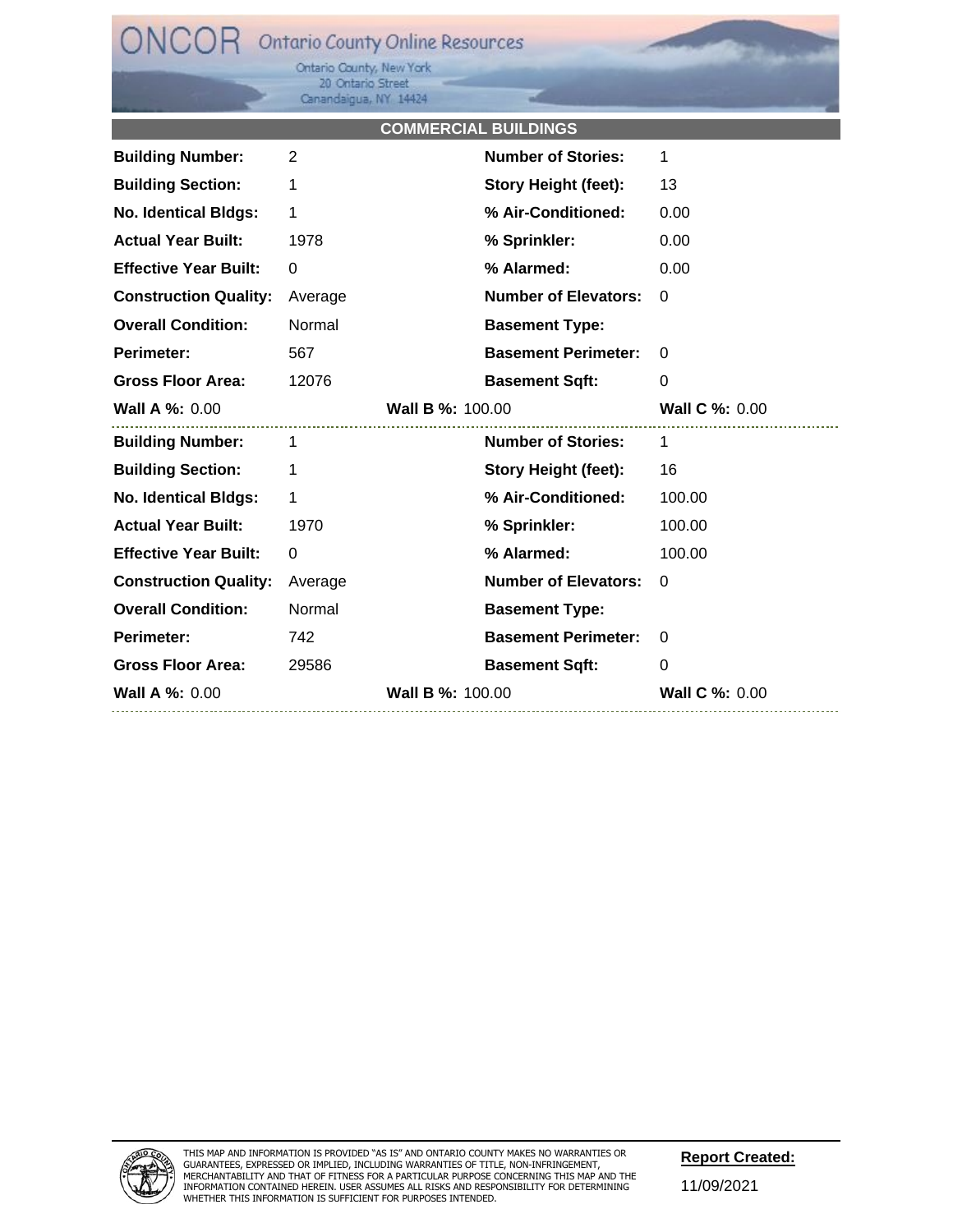Ontario County, New York<br>20 Ontario Street Canandaigua, NY 14424

### Property Analysis

| <b>Type</b>                 | <b>Description</b>                      | % Coverage | <b>Acres</b> |
|-----------------------------|-----------------------------------------|------------|--------------|
| <b>Ecological Community</b> | Mowed Lawn                              | 1.842%     | 0.1          |
| <b>Ecological Community</b> | Successional Shrubland                  | 29.966%    | 0.9          |
| <b>Ecological Community</b> | Urban Structure Exterior                | 64.579%    | 2.0          |
| <b>NRCS Soils</b>           | Cayuga silt loam, 3 to 8 percent slopes | 77.5%      | 2.4          |
| <b>NRCS Soils</b>           | Odessa silt loam, 0 to 3 percent slopes | 22.5%      | 0.7          |
| Utilities - Electric        | ROCHESTER GAS & ELECTRIC                | 100.0%     | 3.1          |
| Utilities - Gas             | NEW YORK STATE ELCTRIC & GAS            | 100.0%     | 3.1          |
| Utilities - Telephone       | Finger Lakes Technology Group           | 100.0%     | 3.1          |
| Utilities - Telephone       | Frontier Telephone of Rochester         | 100.0%     | 3.1          |
| Watershed                   | Canandaigua Lake                        | 100.0%     | 3.1          |



11/09/2021 **Report Created:**